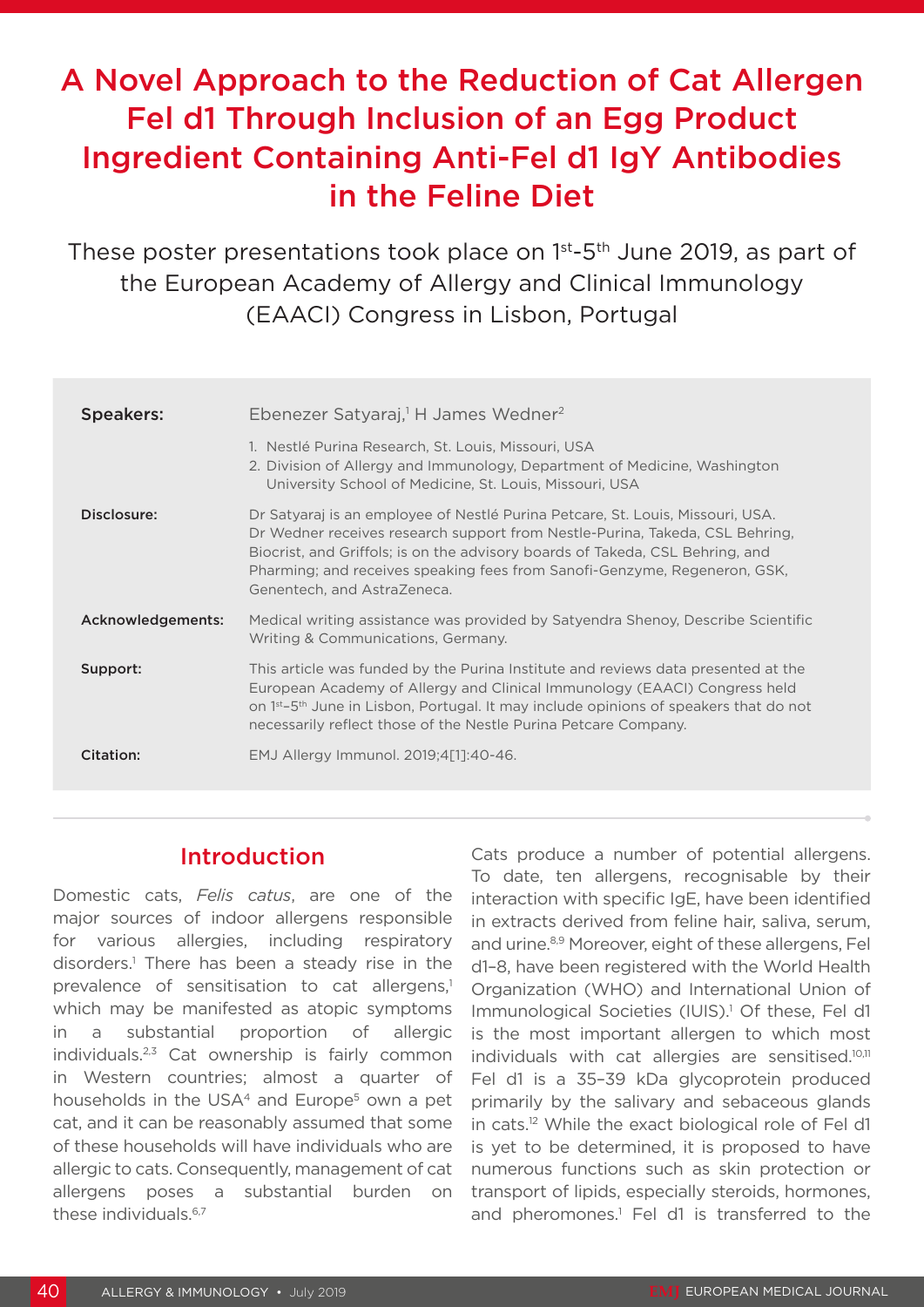hair when cats groom and is subsequently shed with hair and dander. Owing to its small size and molecular structure, Fel d1 can be airborne for long periods of time as well as adhere to fabrics and indoor furniture.<sup>13,14</sup> thereby increasing the probability of exposure. On exposure in sensitised individuals, the unbound form of Fel d1, termed active Fel d1 (aFel d1) in this report, binds IgE and leads to mast cell degranulation, thus initiating the allergic response cascade.

In most cases, treatment approaches for cat allergies are palliative and consist of antiallergy medications (e.g., antihistamines or decongestants) or avoiding exposure through restriction of access, physical removal of the cat, and improvement of air quality using filtration units. Another line of treatment is allergen immunotherapy, which in principle involves exposure to increasing amounts of allergens to desensitise the individual and induce immune tolerance.15 While this approach has had success for other allergens, there is little data to support allergen immunotherapy for regular use against cat allergies.16 Moreover, the process is long-term, contraindicated in conditions such as asthma, and cost-restrictive.17

The authors' approach to managing cat allergens takes advantage of the antibody-antigen interaction by generating anti-Fel d1 antibodies using the avian IgY system. The avian IgY is equivalent to the mammalian IgG and is naturally produced in domestic birds, such as chickens, in response to antigens. These antibodies are transferred to the egg where they provide passive immunity to the hatchlings. These antigenspecific IgY antibodies subsequently attach to targeted antigens and neutralise or mark them for destruction by cells of the immune system. The use of avian IgY is not a new discovery: it has already been in use for numerous animal and human applications.<sup>18,19</sup> However, the element of novelty in the authors' approach is that instead of administering the IgY antibodies to the human patient, this research focusses on incorporating the anti-Fel d1 IgY antibodies in the cat's diet, through a safe and nutritious egg product, with the intention of neutralising the aFel d1 in cat saliva. While it was not expected that such an approach would alter the amount of Fel d1 secreted, it was hypothesised that it would reduce the amount of aFel d1 transferred to the hair during grooming and dispersed into the cat's environment.

In this article, the speakers review and share some of the data presented in four posters at the European Academy of Allergy and Clinical Immunology (EAACI) Congress held from the 1st– 5<sup>th</sup> June 2019 in Lisbon, Portugal.

### Variability in Fel d1 Levels in Cat Saliva

There are many misconceptions and conflicting reports related to cat allergens, $20$  including the propensity of specific cat breeds to secrete lower levels of Fel d1, and hair colour or length and gender being associated with Fel d1 levels.21-24 Hence, one of the first questions Bastien et al.<sup>25</sup> sought to answer in the study presented in this poster was whether specific factors such as age, weight, and breed had any effect on the levels of Fel d1 secreted in feline saliva.

In this study, the authors recorded data from 64 healthy, neutered cats of either gender, aged 1.2–15.3 years, and varying in breed, weight, hair colour, and pattern. The principal measurement was salivary levels of Fel d1 in samples collected twice a day, pre and post-feeding, every other day for a year. Fel d1 levels were measured using a commercially available Fel d1 ELISA kit (Indoor Biotechnologies, USA).

It was observed that there was no association between salivary Fel d1 levels and factors such as bodyweight, body condition score, and the colour and pattern of the hair. However, it was interesting to note that Fel d1 production varied substantially not only between cats, but within the same cat over the course of a year. In addition, the age of the animal was found to influence salivary Fel d1 levels; older animals (11–15 years) had significantly lower salivary levels of Fel d1 in comparison to younger animals (1-5 years; p<0.001). There was an 80-fold difference in Fel d1 levels between the highest and lowest Fel d1-producing cats. Moreover, cats with a lower average Fel d1 had lower variability over the year compared to cats with higher average Fel d1 levels. These results indicate that salivary samples taken at a single point are not ideal for estimation of the cat's average Fel d1 level and biological variability of Fel d1 should be taken into account in future studies. The methodology and results of these studies have recently been published in a peerreviewed article.26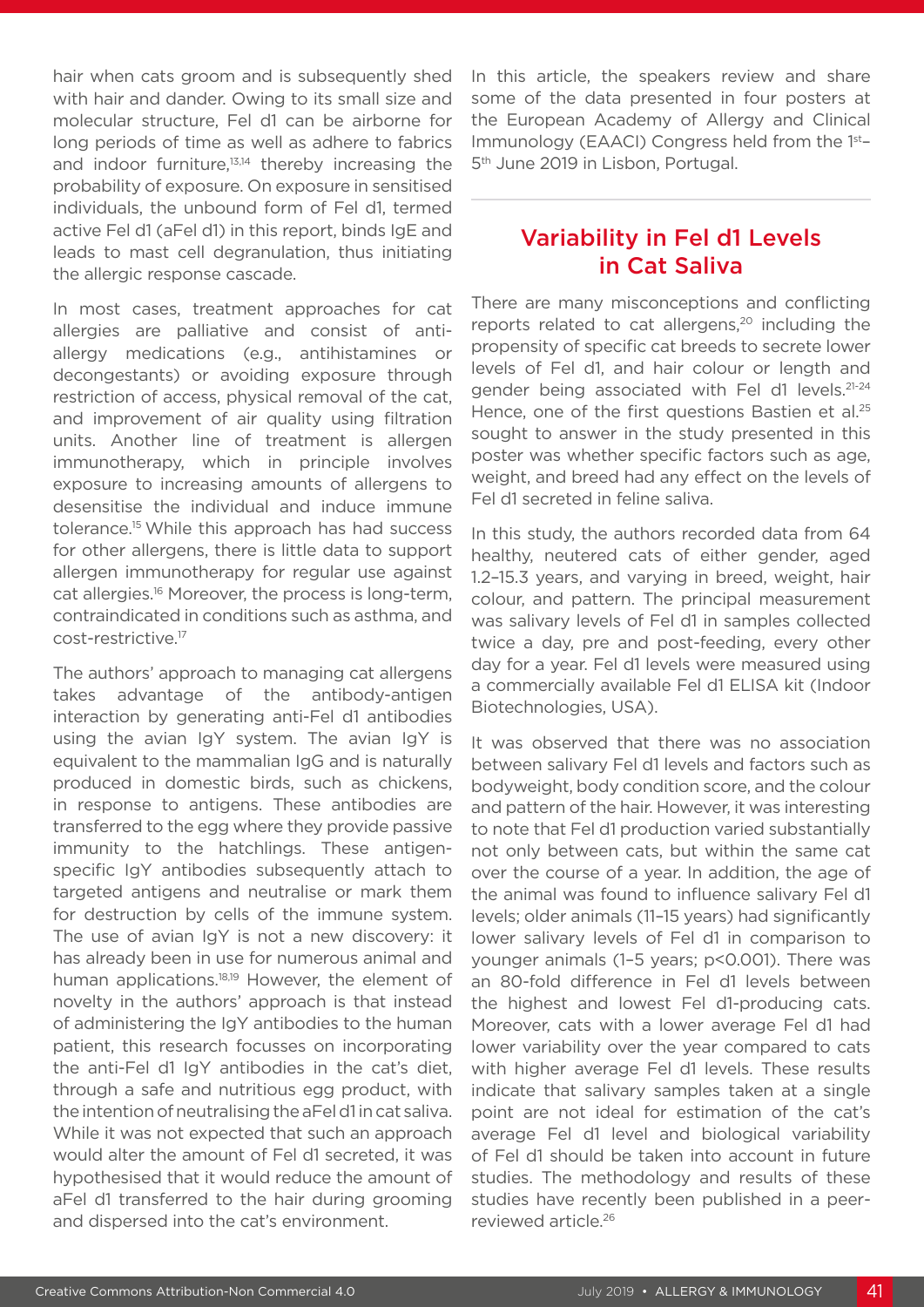

Figure 1: Chimeric ELISA comparison of IgY antibodies isolated from eggs produced by Fel d1-immunised (anti-Fel d1 IgY) hens compared to IgY from the same hens prior to immunisation (pre-immune IgY).

\*p<0.001

### Fel d1 Blocking Antibodies Against the Major Cat Allergen Fel d1

To test whether anti-Fel d1 antibodies have the potential to block feline Fel d1 and downstream degranulation of mast cells, Satyaraj et al.<sup>27</sup> conducted a series of mechanistic studies using a chimeric ELISA and the beta-hexosaminidase release assay, respectively. The authors first tested the specificity of the antigen-antibody binding using various dilutions of two distinct rabbitderived anti-Fel d1 antibodies: the Indoor Poly (Indoor Biotechnologies Inc., USA) polyclonal antibody, which recognises multiple Fel d1 epitopes; and Fel d1 Major allergen 1 polypeptide chain 1 antibody (FGI; Fabgennix International Inc., USA), a monoclonal antibody that identifies the peptide sequence covering amino acids 23–40 in chain 1 of Fel d1, a known IgE-binding site.<sup>28</sup> The authors discovered a dose-dependent inhibition of salivary Fel d1 and human IgE complex formation with the Indoor Poly antibody (p<0.001) but none with the monoclonal FGI antibody (unpublished results). This indicates that multiple epitopes on Fel d1 need to be blocked to prevent its interaction with IgE and the subsequent mast cell degranulation. It was next investigated if either anti-Fel d1 antibodies could

attenuate the Fel d1-mediated activation of IgE and the subsequent allergic cascade, measured through the release of beta-hexosaminidase in humanised rat basophilic leukaemia cells. A specific and dose-dependent reduction in beta-hexosaminidase release was discovered when the polyclonal, but not monoclonal, anti-Fel d1 antibodies were incubated with cat saliva samples.

The authors next sought to examine whether these observations could be replicated using anti-Fel d1 IgY antibodies isolated from egg yolks instead of the polyclonal anti-Fel d1 antibodies. Combining the results of the chimeric ELISA (Figure 1), as well as beta-hexosaminidase assay, a specific and dose-dependent reduction in Fel d1 binding to IgE and downstream mast cell activation was discovered.

The authors next aimed to ascertain if these *in vitro* results could be translated in an animal model. To answer this question, a pilot feeding trial was conducted in 20 cats with moderateto-high, yet reasonably stable, salivary Fel d1 concentrations. Following a control diet period of 1 week, the cats were split into two groups: one to continue with the control diet, and the other to receive the control diet supplemented with an egg product ingredient containing anti-Fel d1 IgY antibodies, for 4 weeks. Saliva samples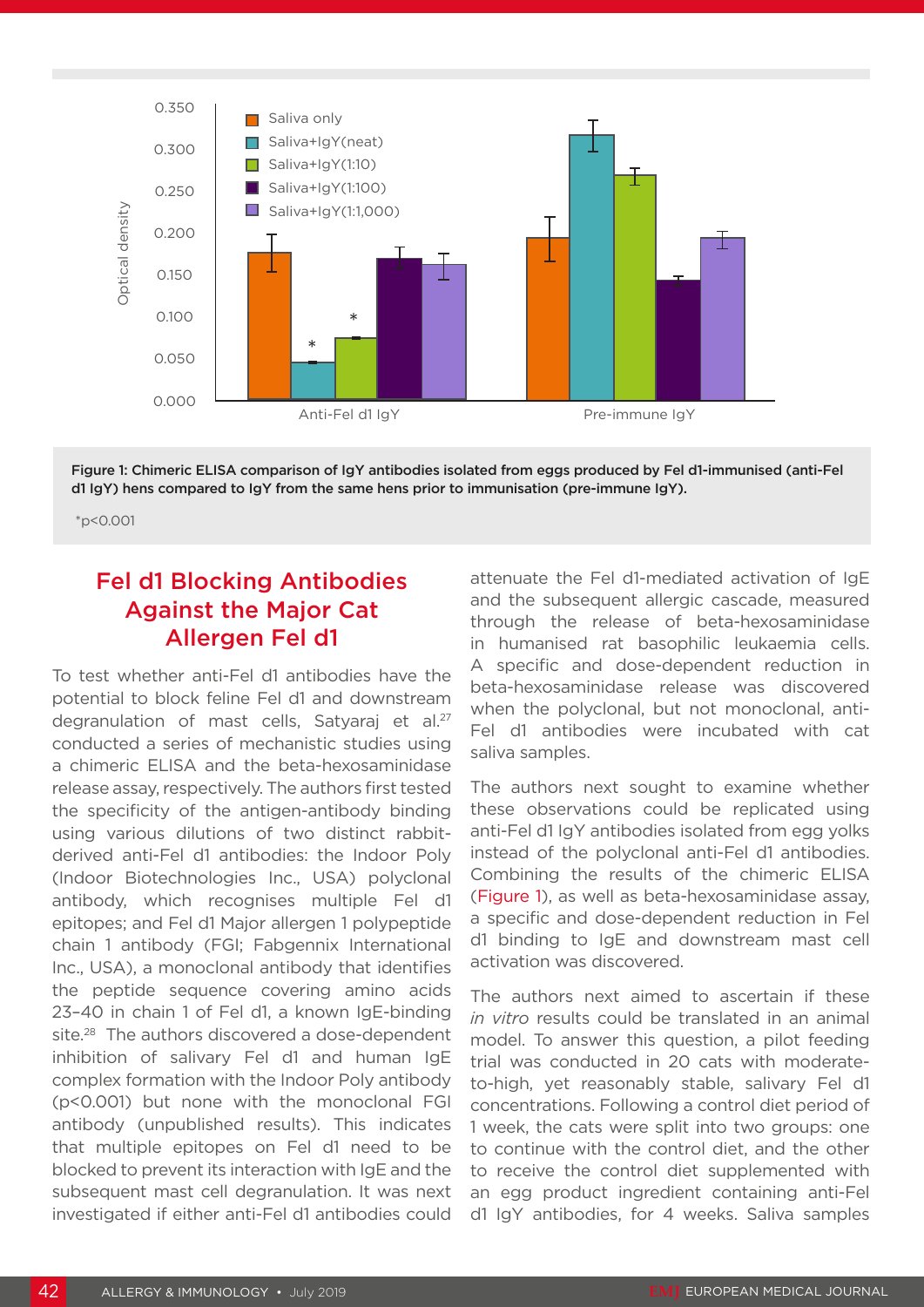were collected weekly and Fel d1 levels therein were estimated using commercially available direct ELISA (Indoor Biotechnologies, USA). It was discovered that, by Week 3, cats receiving the ingredient containing anti-Fel d1 IgY in their diet had an approximately 24% reduction in their salivary aFel d1 levels in comparison to baseline.

With these data, it can be concluded that Fel d1-specific IgY antibodies bind Fel d1 in cat saliva, thereby blocking the ability of the latter to bind IgE and induce IgE-mediated degranulation. Since monoclonal anti-Fel d1 antibodies could not produce the same effect, it can be concluded that multiple epitopes of Fel d1 must be blocked to prevent its binding to IgE and initiation of the IgE-mediated allergic response cascade. Perhaps the most interesting observation made was the reduction in salivary aFel d1 levels in cats fed a diet with an egg product ingredient containing anti-Fel d1 IgY, which then offers a novel strategy to neutralise aFel d1 in cat saliva without altering production.

### Effects of Fel d1 Blocking Antibodies on Levels of Fel d1 on Cat Hair

After conclusively demonstrating that anti-Fel d1 IgY dose-dependently blocked salivary Fel d1 *in vitro* and reduced salivary levels of aFel d1 in cats whose diet was supplemented with anti-Fel d1 IgY antibodies, Satyaraj et al.<sup>29</sup> next sought to ascertain whether this effect could be replicated on the levels of aFel d1 on hair in cats fed a diet with an egg product ingredient containing the anti-Fel d1 IgY antibodies.

Thus, 105 domestic shorthair cats were enrolled, aged 7 months to 17 years, of either gender, and neutered or intact, in a 2-week baseline period on a control diet followed by separation into two groups. Cats in the control group continued to receive the same diet for a further 10 weeks while cats in the test group were fed the control diet supplemented with an egg product ingredient containing anti-Fel d1 IgY for 10 weeks. Hair samples were collected from the most commonly groomed areas (belly, shoulders, and sides) twice weekly during the baseline period and once per week during the 10-week study phase. Approximately 100 mg

of each sample was quantitatively analysed for aFel d1 levels using the previously mentioned ELISA kit.

It was observed that by the end of the study period 97% of the test group cats showed reduction of aFel d1 levels on hair compared to baseline; in 86% of the cats the reduction was ≥30%. Substantial reductions in aFel d1 levels were observed from Week 3 onwards (p<0.001). and on average the reduction in aFel d1 levels was 47% by Week 10 (Figure 2A). Thus, it can be concluded that feeding cats a diet with an egg product containing anti-Fel d1 IgY resulted in reduction of aFel d1 levels in the hair and dander and the greatest decreases were observed in cats with initially high levels of Fel d1 (Figure 2B). These results reinforce the previous findings on a larger scale and establish the proof-of-concept of a novel approach for managing cat allergies. The details and results of this study were recently published in a peer-reviewed journal.<sup>12</sup>

## Pilot Evaluation of Cats Fed Anti-Fel d1 Antibodies and Human Allergy

Having demonstrated a blockade of Fel d1 by anti-Fel d1 IgY *in vitro* and *in vivo* accompanied by subsequent reduction in aFel d1 secreted in feline saliva and hair. Wedner et al.<sup>30</sup> intended to investigate if this resulted in beneficial effects in humans with cat allergies. To do this, a pilot study was conducted in which human volunteers were exposed to bedding used by cats fed either a control diet or a test diet with an egg product ingredient containing anti-Fel d1 IgY.

Briefly, blankets on which cats (fed on one of these two diets) had laid and shed hair were used as source of Fel d1 in environmental chambers (FlowerHouse Inc., USA) set up to provide controlled exposure. Eleven adult human subjects with a history of cat sensitivity confirmed by a positive skin prick test to cat allergens and a documented variable response to high and low Fel d1 levels were recruited to participate in this 4-week randomised, double-blinded, crossover study. Subjects underwent a priming exposure during Week 1, in which they spent 3 hours in the environmental chambers containing blankets from cats fed the control diet. Following this,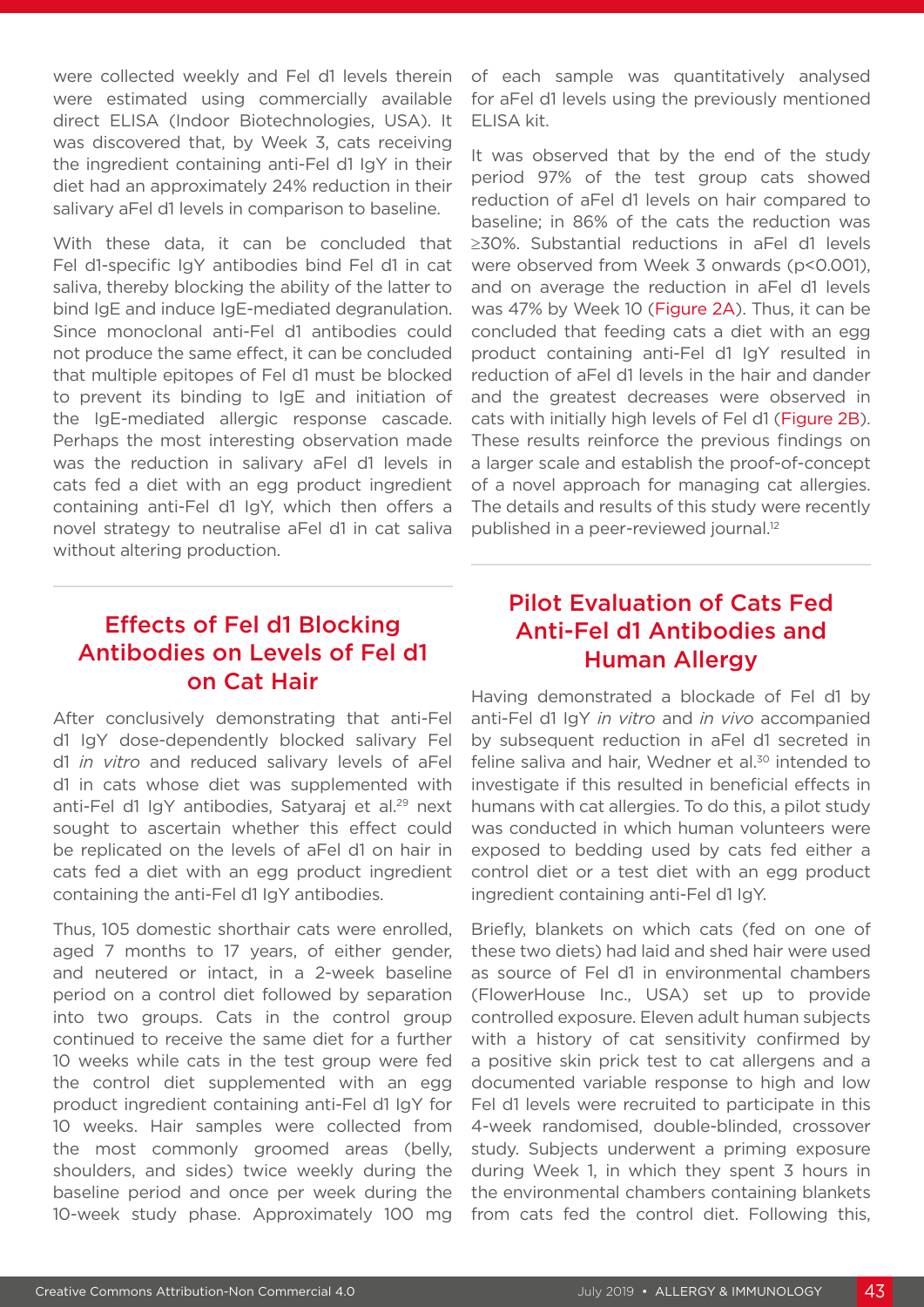subjects underwent two more exposures during Week 2 and Week 4 to hair from cats that had been fed either the control diet or the test diet. Subjects randomly assigned to control exposure in Week 2 were exposed to the test condition in Week 4 and vice versa, thus each subject served as their own control. During the exposure

period, subjects filled in questionnaires assessing Total Nasal Symptom Score (TNSS) and Total Ocular Symptom Score (TOSS) every 15 minutes. The control and test exposures were compared to the initial priming exposure for statistical evaluation to reduce potentially confounding placebo effects.



Figure 2: A) Mean active Fel d1 levels (µg/g hair) across 10 weeks. B) Mean change in Fel d1 levels based on initial concentrations.

\*p<0.001 \*\*p<0.050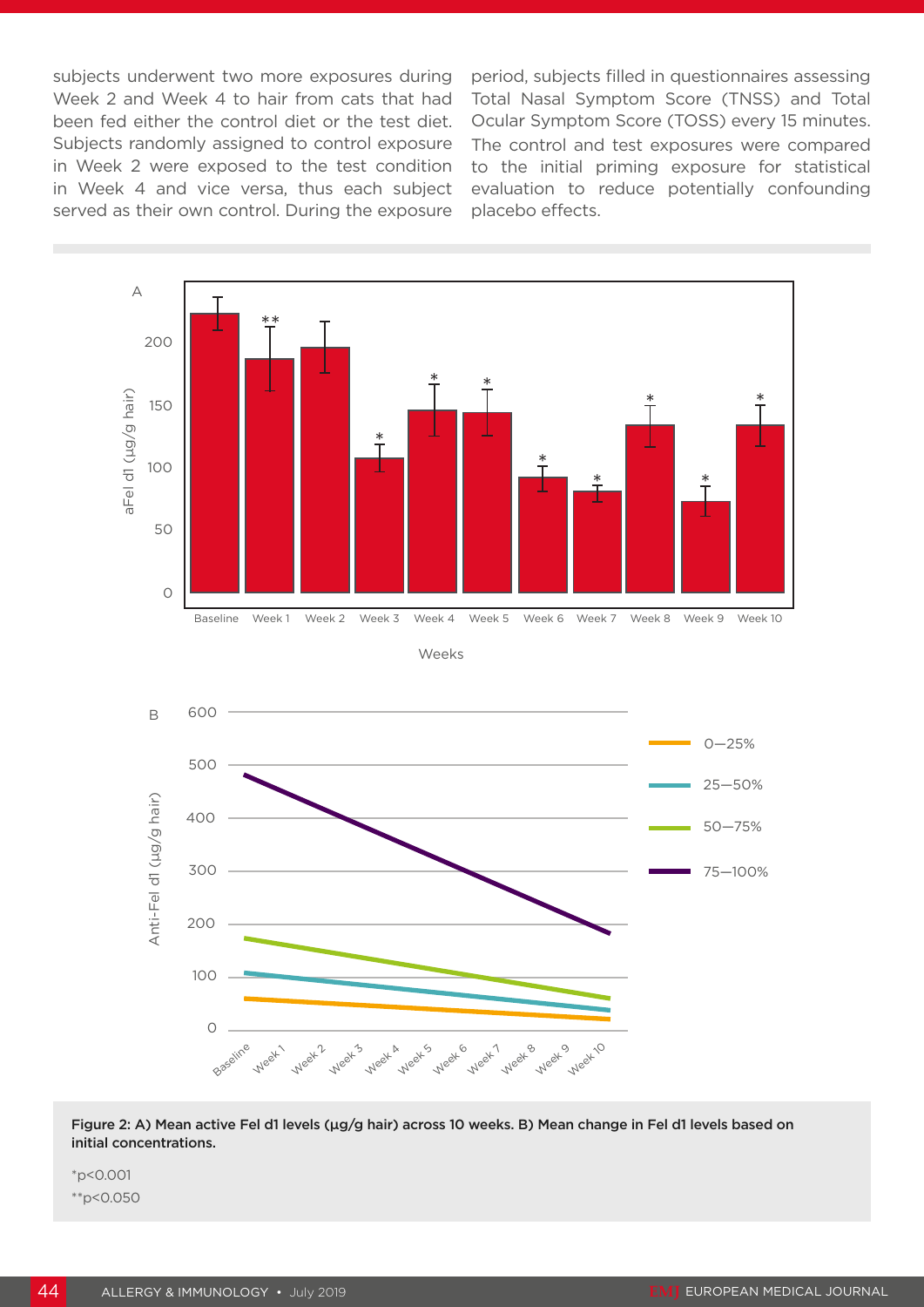It was noted that the levels of aFel d1 were lower in chambers loaded with blankets from cats fed the test diet in comparison to those with blankets from cats fed the control diet. Overall TNSS score and the subscore for nasal congestion were substantially reduced in subjects exposed to hair from cats fed the test diet in comparison to the priming exposure (p=0.0350 and p=0.0055, respectively). The authors also observed improvement in other allergic symptoms such as nasal itching, sneezing, and runny nose; however, the reduction in these scores was not statistically significant. While reduction in overall TOSS scores did not reach statistical significance, subscores for scratchy eyes and itchy eyes were significantly decreased (p=0.0150 and p=0.0072, respectively).

With this study, it was demonstrated that humans with feline allergies had substantial improvement in their TNSS scores and some ocular scores when exposed to bedding from cats fed a diet with an egg product ingredient containing anti-Fel d1 IgY as compared to bedding from control diet-fed cats. While these results are encouraging and hold the promise of reducing incidence of allergies in cat-owners sensitive to cat allergens, specifically Fel d1, this needs to be replicated in a larger human population.

#### Summary and Conclusions

While the typical approaches to managing feline allergies have involved either desensitising cat-allergic patients or mitigating the allergic symptoms, this approach was unique in the sense that the authors aimed at neutralising the major cat allergen, Fel d1, after its production but before human exposure, by incorporating an egg product ingredient containing anti-Fel d1 IgY antibodies into the cat's diet. In our series of studies, the mechanism by which anti-Fel d1 IgY bound feline salivary Fel d1 and prevented it from binding human IgE was demonstrated, thereby curtailing the subsequent mast cell-mediated allergic response. In addition, it was shown that cats fed a diet with an egg product ingredient containing anti-Fel d1 IgY have lower aFel d1 levels in their saliva and hair. However, the most clinically relevant of these data showed an improvement in nasal and some ocular symptoms in individuals sensitised to Fel d1 with this approach. This set of results offers proof-of-concept of a novel and cutting-edge approach to management of allergies in individuals sensitised to Fel d1. Further research will be required to demonstrate the usefulness of this approach for managing cat allergens in the home.

#### References

- 1. Bonnet B et al. An update on molecular cat allergens: Fel d 1 and what else? Chapter 1: Fel d 1, the major cat allergen. Allergy Asthma Clin Immunol. 2018;14:14.
- 2. Heinzerling L et al. Standard skin prick testing and sensitization to inhalant allergens across Europe–a survey from the GALEN network. Allergy. 2005;60(10):1287-300.
- 3. Heinzerling LM et al. GA(2) LEN skin test study I: GA(2)LEN harmonization of skin prick testing: Novel sensitization patterns for inhalant allergens in Europe. Allergy. 2009;64(10):1498-506.
- 4. American Veterinary Medical Association. 2019. Available at: https://www.avma.org/Pages/home. aspx. Last accessed: 16 June 2019.
- 5. The European Pet Food Industry. European statistics. 2018. Available at: http://www.fediaf.org/who-weare/european-statistics.html Last accessed: 6 June 2019.
- 6. Ownby D, Johnson CC. Recent understanding of pet allergies. F1000Res. 2016;5.
- 7. Gergen PJ et al. Sensitization and exposure to pets: The effect on asthma morbidity in the US population. J Allergy Clin Immunol Pract. 2018;6(1):101-7.
- 8. Anderson MC, Baer H. Allergenically active components of cat allergen extracts. J Immunol. 1981;127(3):972-5.
- 9. Løwenstein H et al. Identification and clinical significance of allergenic molecules of cat origin. Part of the DAS76 study. Allergy. 1985;40(6):430-1.
- 10. Ohman JL Jr et al. Allergens of mammalian origin. III. Properties of a major feline allergen. J Immunol. 1974;113(6):1668-77.
- 11. van Ree R et al. Purified natural and recombinant Fel d1 and cat albumin in *in vitro* diagnostics for cat allergy. J Allergy Clin Immunol. 1999;104(6):1223-30.
- 12. Satyaraj E et al. Reduction of active Fel d1 from cats using an antiFel d1 egg IgY antibody. Immun Inflamm Dis. 2019;7(2):68-73.
- 13. Luczynska CM et al. Airborne concentrations and particle size distribution of allergen derived from domestic cats (*Felis domesticus*): Measurements using cascade impactor, liquid impinge, and a two-site monoclonal antibody assay for Fel d I. Am Rev Respir Dis. 1990;141(2):361-7.
- 14. Liccardi G et al. Focus on cat allergen (Fel d 1): Immunological and aerodynamic characteristics, modality of airway sensitization and avoidance strategies. Int Arch Allergy Immunol. 2003;132(1):1-12.
- 15. Soyka MB et al. Scientific foundations of allergen-specific immunotherapy for allergic disease. Chest. 2014;146(5):1347-57.
- 16. Dhami S, Agarwal A. Does evidence support the use of cat allergen